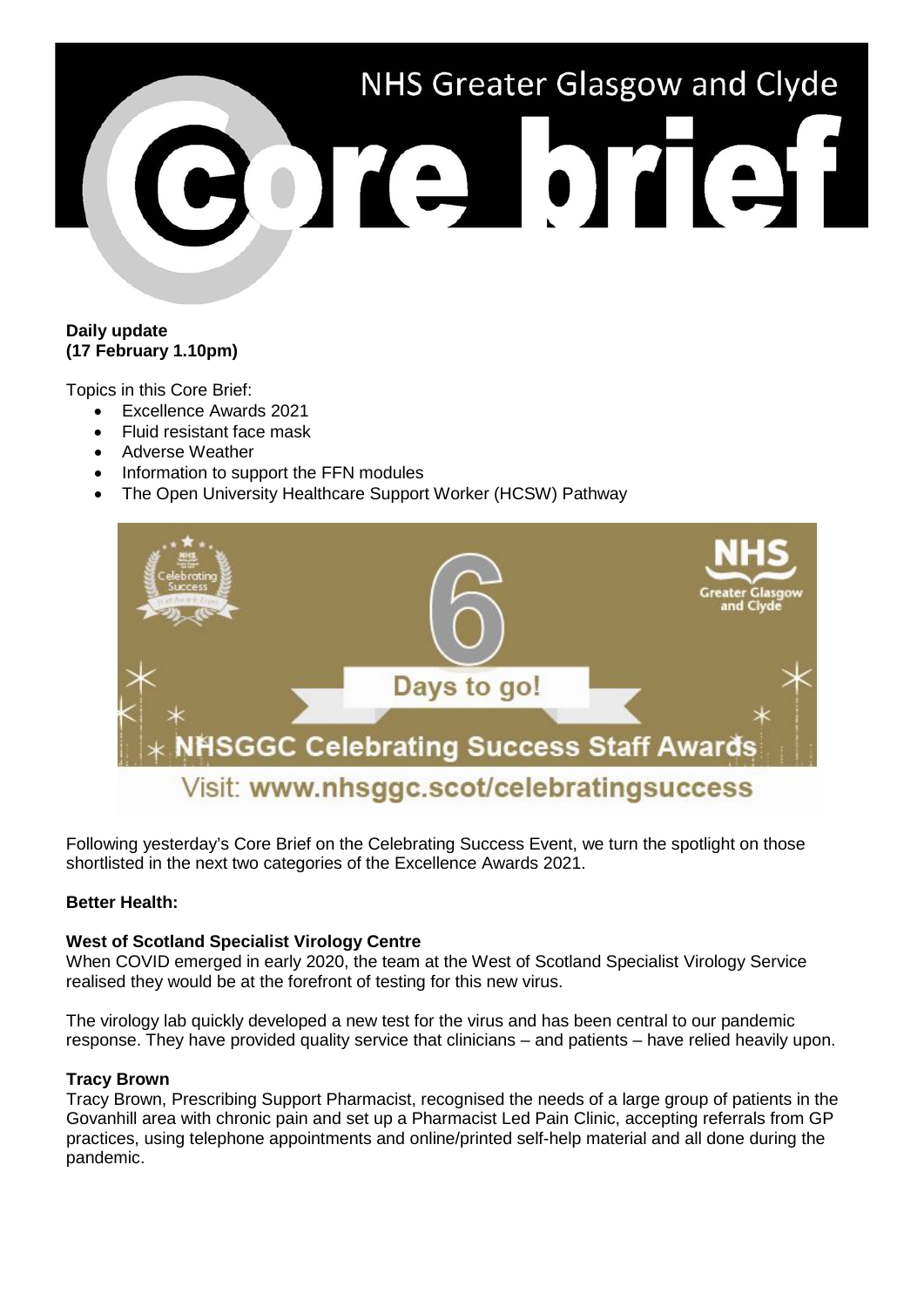# **Older People's Mental Health Physiotherapists**

As physiotherapists specialising in mental health, the team work regularly with service users who have a diagnosis of dementia.

They developed their own simplified exercise programme for their patients with dementia.

Feedback has been overwhelmingly positive, with word spreading across the world with families and professionals recognising this great example of patient-centred care.

#### **Vaccination Programme**

Vaccination has been the buzzword of 2021. Teams across the Board have been pivotal in working together across all aspects of the vaccination programme. The collaboration, flexibility and workload associated with this project cannot be underestimated and formed a key role in the Board's response to the pandemic.

## **Better Value:**

## **Communications and HR teams – COVID response**

One of the significant challenges of the pandemic was the lack of information about the virus, how it should be treated to best effect, and what it meant for our staff, their families and their patients. The Communications and HR teams worked together to deliver rapid, real time employee communications and engagement to ensure that staff could get the information they needed, when they needed it in the easiest possible way. They also established a mechanism for staff to ask questions so they could understand quickly what their ever changing roles were in the midst of a world-wide crisis. So effective was this, that staff from other Boards came to use it too.

#### **Patient Flow Hubs**

Patient Flow Hubs were introduced as part of the redesign of urgent care pathways so that people who visit our EDs could be directed appropriately. A key element of the change was the implementation of Flow Navigation. eHealth teams created a project approach to putting in place the necessary call centre accommodation, IT kit, telephony, data analysis and reporting. They worked together to rapidly establish centres and Health Records co-ordinated all of the operational activity, training and support in the new roles to ensure patients were booked in a timely manner 24/7.

#### **Rheumatology AHP Team**

Waiting times for rheumatology patients to receive treatment from physiotherapists and occupational therapists were escalating as they couldn't be seen face to face.

A one-stop face to face clinic was set up at the NHS Louisa Jordan so that physios and OTs could assess the patient jointly and resolve several issues in one appointment. This new approach rapidly reduced waiting times and 67% of patients said they were satisfied with the new model of care.

#### **Fluid resistant face mask**

A new transparent fluid resistant face mask (TFRM) is being introduced to assist staff, patients and visitors who have communication and other support issues who need to communicate with our staff. The masks may be worn in place of Type IIR fluid resistant surgical masks (as per National Infection Prevention & Control Manual guidance).

A diverse range of individuals may benefit from the use of TFRM and may include those with:

- autism or non neurotypical people
- developmental language disorder (DLD)
- dysphagia (eating, drinking and swallowing disorders)
- hearing impairment or hearing loss
- cognitive impairment
- families in a neonatal or paediatric intensive care unit.